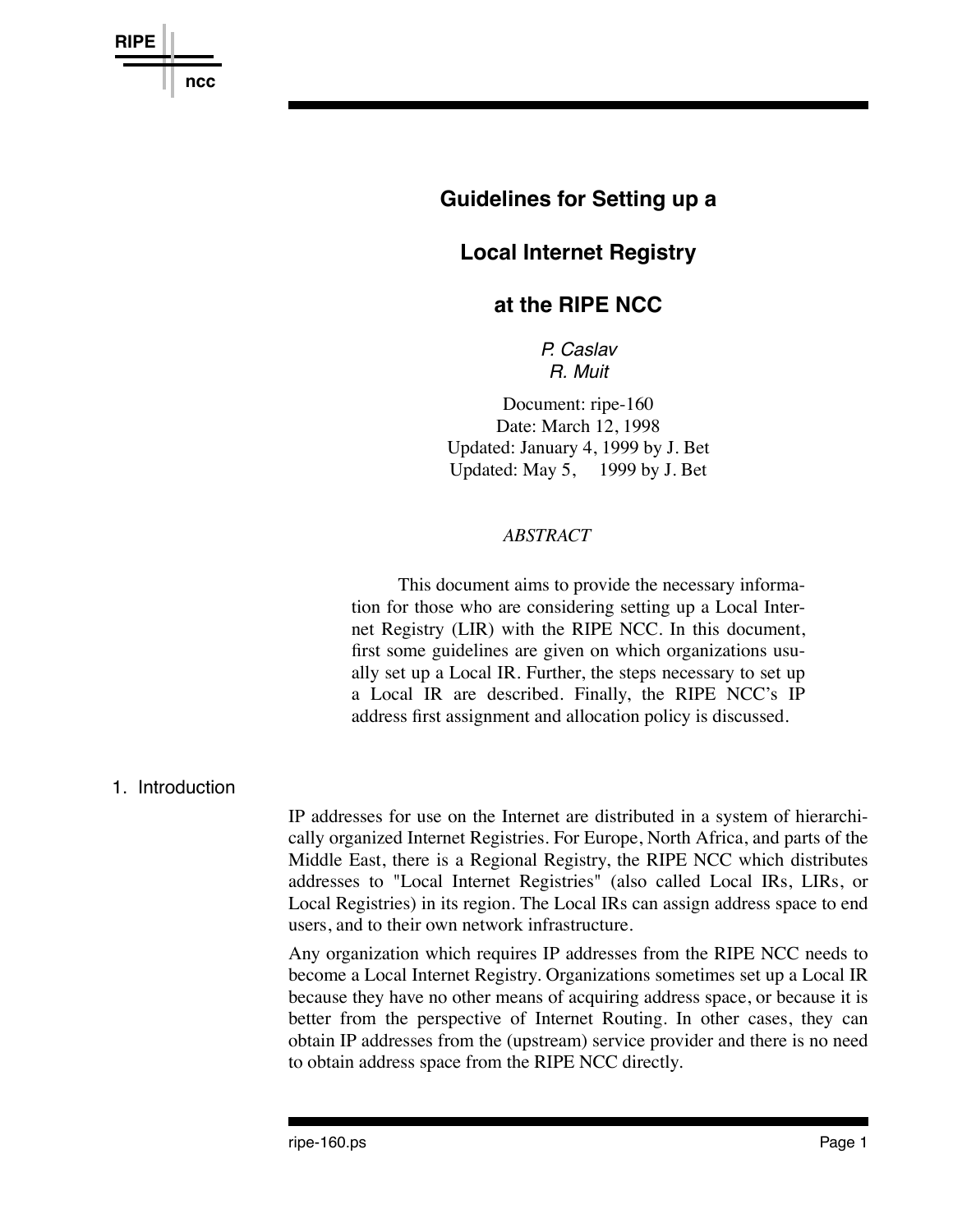

# 2. When to set up a Local Internet Registry

When deciding whether or not to become a Local Registry, an organization should consider how much address space they expect to need in the future, how important having their own routable block is, and whether they are ready for the extra cost, administrative overhead and responsibility of running a Local Registry. In this section, we offer some guidelines on this issue.

Note that these are not meant to specify who may or may not set up a registry, but as an aid in the decision process. The policy of the RIPE NCC is to leave the decision up to the organizations themselves. Anyone signing the Agreement on the Provision and Use of the RIPE NCC services and promising to operate according to the registry guidelines will be accepted as a Local IR, as long as they have a legal entity located in the RIPE NCC region. For a list of countries in the RIPE NCC region, please refer to:

http://www.ripe.net/lir/registries/indices/index.html

If your country is not on the list, but you think it should be in our region, please contact us. It could be that there are no Local Internet Registries in your country yet, and you are the first one. Please note that only an organization that is a legal entity in the RIPE NCC region can set up a Local Internet Registry with the RIPE NCC.

# 2.1. Responsibilities of a Local IR

A Local IR receives allocations of blocks of IP address space from the RIPE NCC. The Local IR itself is responsible for the assignments of IP addresses that it makes from these allocated blocks. This includes:

- Making the right assignment decisions following global assignment policies (as described in ripe-185, section 3 and 4).
- Keeping records of the information gathered in the assignment process (as described in ripe-185 section 6.4)
- Storing assignment information in the RIPE Database and keeping this information up to date (as described in ripe-185 section 3)

The RIPE NCC has a consistency checking and auditing activity set up to train Local Registries and help them follow the procedures. This process described in ripe-170, is also to ensure that LIR's are following their responsibilities correctly.

# 2.2. Costs of operating a Local IR

The direct costs of operating a Local IR, i.e. fees paid to the RIPE NCC for services, are outlined in the 'RIPE NCC Billing Procedure and Fee Schedule 1999' ripe-188. A Local Registry should also expect costs related to the level of expertise staff of a Local IR needs to obtain and keep, and related to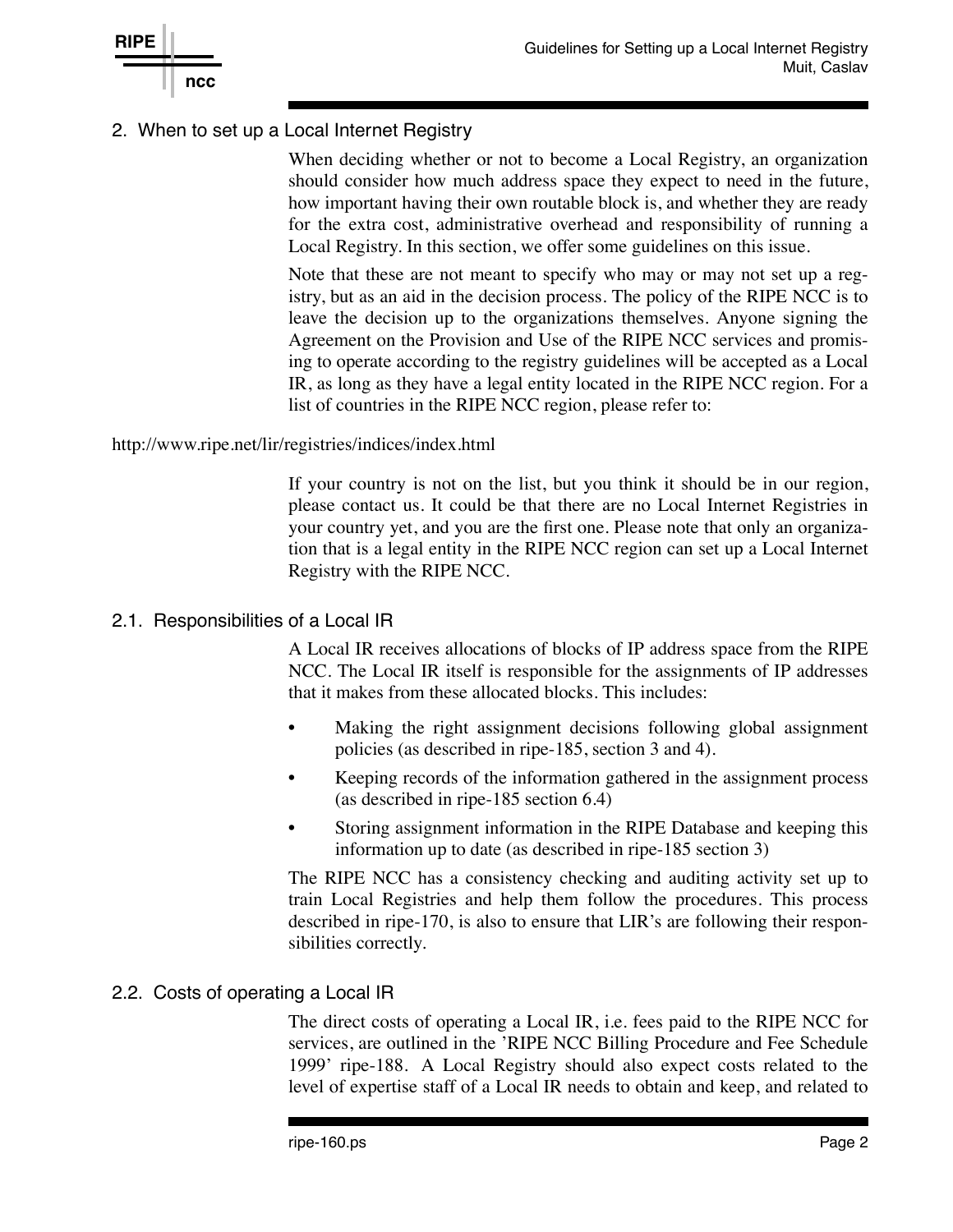

the administrative work operating a Local IR. Depending on the size of the Registry's customer base, it might need to have up to one full time staff member only doing Local IR administrative work.

# 2.3. Address Space

Each new Local IR receives a /19 (8192 addresses) allocation after they send in their first address space request. The registry can announce this block as one route to the rest of the Internet. The LIR can use this block for their internal network and if they're a Provider Registry they can also use it for assignments to customers. After the initial block is used up, the Registry can request a new allocation of a size that matches the growth of their customer base.

### 2.4. Business Considerations

When changing upstream providers, an organization which does not operate a Local IR will probably have to renumber their networks and return the formerly used address space to the Local IR it was received from. Organizations operating a Local IR do not depend on others for assigning address space to their own or their customers' networks. On the other hand, operating a Local IR takes up considerable amounts of time and financial resources.

### 2.5. Other Considerations

If an organization already operates a Local IR in the RIPE NCC region or another part of the world and wishes to open another Registry, they will have to provide the RIPE NCC with a valid reason why they need to operate another Local Registry. The RIPE NCC will ask for some extra information and argumentation in this case.

If an organization is part of a large enterprise that already has address space, then the RIPE NCC will need some extra information before it can set up a Local IR. We will need to know why address space from the main headquarters cannot be used for the network, and why it is necessary to receive address space from the RIPE NCC instead (or in addition). Again, extra information will be required in this case.

# 3. Setting up a Local IR

The process of setting up a Local IR can be roughly divided into 3 steps:

- Establishment of an entry in the Local Internet Registry list
- Agreement to Registry Procedures
- Agreement on the Provision and Use of the RIPE NCC Services  $\&$ Payment of the first invoice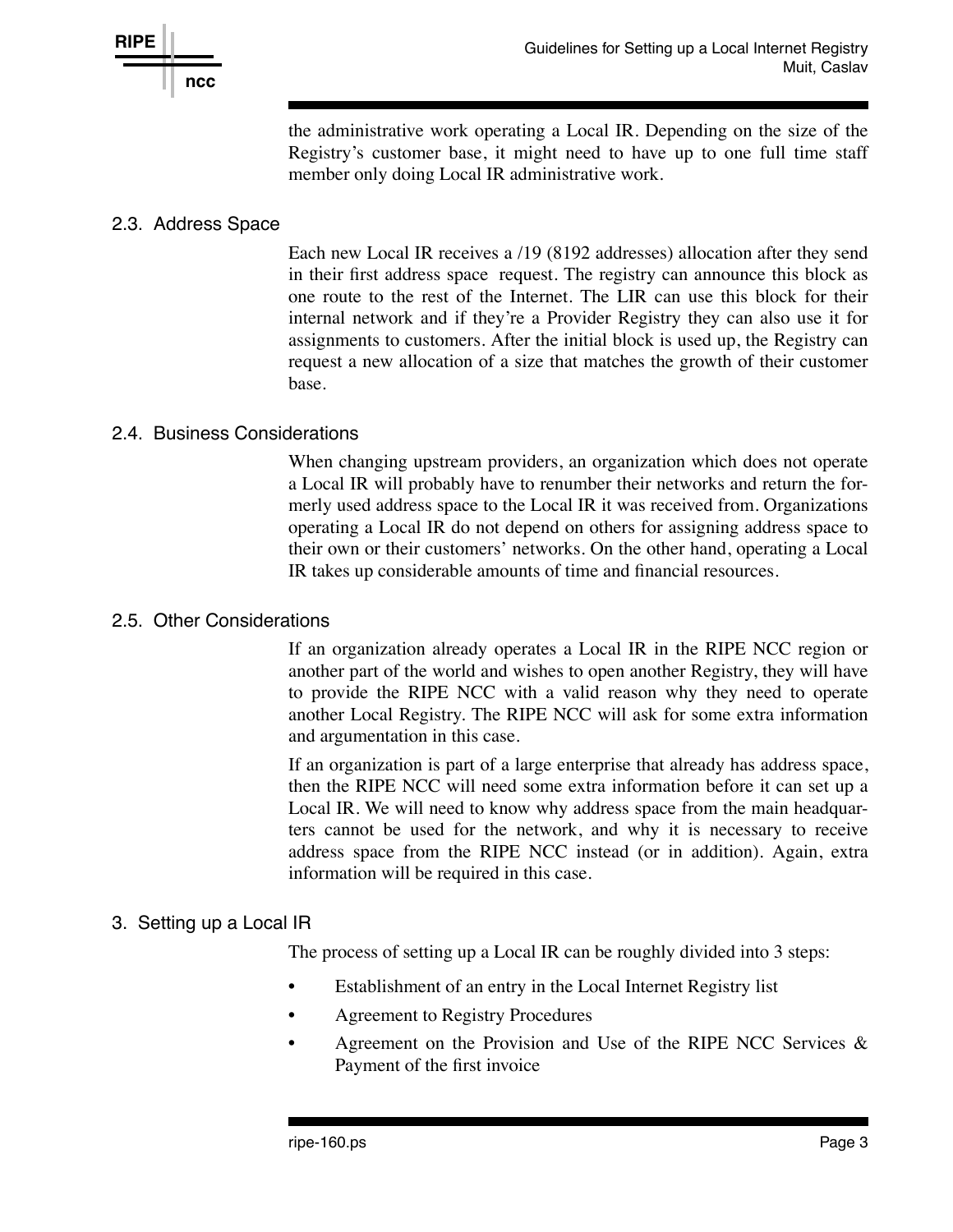

The steps need to be performed in order.

Please note that much communication is needed between the Local Registry and the RIPE NCC. (For requiring the documents listed below, for setting up the registry and for requesting address space.) Therefore, we really require the Local IR to have at least e-mail connectivity. If you do not have an Internet connection yet, please acquire an (interim) e-mail address before you request to set-up a Local IR. Please list this e-mail address in all your correspondence with the RIPE NCC.

# 3.1. Establishment of an Entry in the Local Internet Registry List

As a first step, we need to collect some administrative information about the new Local IR such as address & telephone numbers, names of contact persons. The billing information, including your VAT number if your billing address is in the EU, has to be submitted too. Please fill in the form in Appendix A or the online webform and e-mail it to  $\langle$ new-lir@ripe.net $\rangle$  for processing. After we receive the form and the answers to the additional questions we will create an entry for the new registry in the list of Local Internet Registries. After all three steps have been completed, some of the administrative information in this form will be publically accessible on the RIPE NCC web site. For the most part though, the form will only be used internally by the RIPE NCC to keep information about the registry such as address allocations and assignments. Please remember that only registered contacts of the LIR can request address space from the RIPE NCC. Registered contacts are the ones listed as admin-c and tech-c in your registry file.

As soon as we have established an entry for you, you will receive a Registry Identifier which we will use from now on to identify you as a registry and distinguish you from end users. Please see the form bellow.

Note that the information you provide in the template is not stored in the RIPE Database. If you want to change any information about your registry or just want to know about the current contents, please send an E-mail to <hostmaster@ripe.net>. We appreciate it if you help us to keep this information as up to date as possible.

After step 1 is completed, our billing department will send an invoice to the billing address specified by the new Registry. The amount on the invoice has to be paid before the Registry can start requesting address space (though we can continue step 2 & step 3 before receiving the payment).

# 3.2. Agreement to Registry Procedures

We have to have a clear assurance from you by e-mail that you will abide by the Internet Registry rules. The cur- rent documents you definitely should be familiar with are: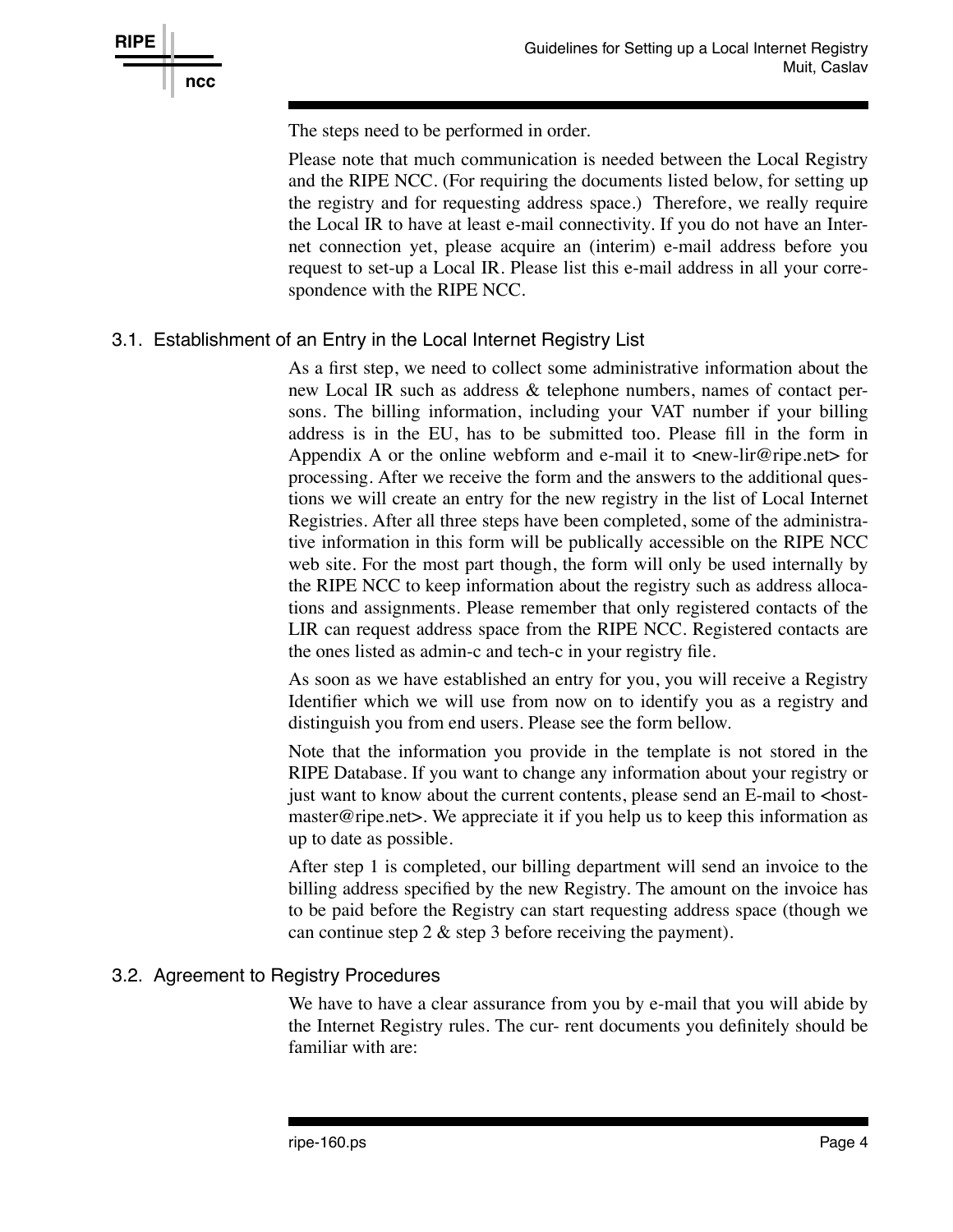

- ripe-185: European Internet Registry Policies and Procedures
- ripe-141: European IP network number applica- tion form
- ripe-142: Supporting notes to ripe-141
- ripe-157: RIPE NCC Database Documentation
- ripe-189: RIPE NCC Database Documentation (Update for v2.2.1 , http://www.ripe.net/docs/ripe-189.html)
- ripe-170 RIPE NCC Consistency and Auditing Activity
- RFC 1918: Address Allocation for Private Internets

There are some documents that we'd like to point you to, since you will probably need them at some time. These are however not mandatory to be familiar with at this moment.

- ripe-181: Representation of IP Routing Policies in a Routing Registry
- ripe-147: European Autonomous System Number Application Form

All of these documents can be obtained at www.ripe.net by following the "Documents" link.

Please confirm by electronic mail, that you have read and understood the above, and will commit to abide to the guidelines as defined in these documents and future guidelines as defined by the RIPE community.

# 3.3. Agreement on the Provision and Use of the RIPE NCC Services and Paying of Fees

In order to set-up an official contract between the Registry and the RIPE NCC, we will need two signed service agreements from you. The agreement needs to be signed by somebody at the Registry with the power to sign contracts (usually the director). Please include the title of the person signing the contract, as well as the name, location where it was signed and the date when it was signed. Since we will also sign the agreements you should send them by postal mail to us, e-mails or faxes cannot be accepted. Once we receive them, we will also sign them and return one agreement to you.

Currently our address is:

RIPE NCC Singel 258 1016 AB Amsterdam The Netherlands

After we have received the signed service agreement, we check whether the invoice we sent earlier has been paid, and if yes, then the new Registry can start receiving services.

The service agreement, ripe-191, is available on our web site at: http://www.ripe.net/docs/ or on the ftp site at: ftp://ftp.ripe.net/ripe/docs/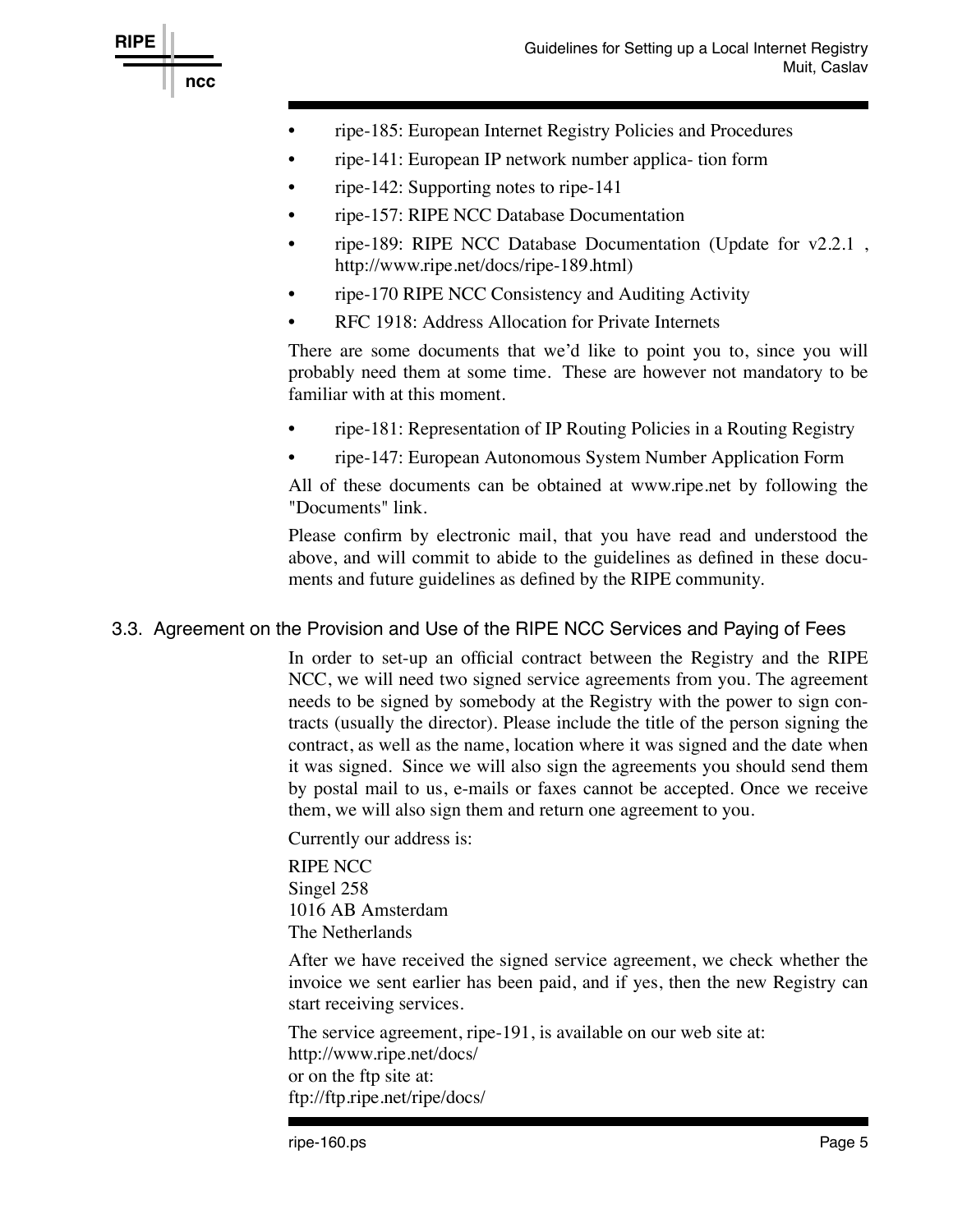for a postscript or text version.

Please also see the accompanying documents, ripe-176 (Articles of Association) and ripe-173 (General Terms & Conditions) in the same ftp and web directo- ries.

# 4. RIPE NCC Fees and Billing Procedures

The RIPE NCC charges new registries a one-time "Start-up Fee" as well as a yearly "Service Charge". The Start-up fee is partially used to pay for the LIR training courses, which all new Registries are encouraged to attend. These fees can change from year to year and therefore rather than listing them here, please read ripe-188 (RIPE NCC Billing Procedure and Fee Schedule) in the same web and ftp directories as the above documents.

The yearly fees are based on the size category of the registry. Each registry has a category (for Provider registries it's usually SMALL,MEDIUM or LARGE) based on how many allocations they have received from the RIPE NCC and on the age of the allocations. A new Local Registry starts out with a category of small and remains "SMALL" for the following year if they do not receive any additional allocations in that first year. How these categories are calculated is described in ripe-187 (RIPE NCC Charging Scheme 1999) in the same web and ftp directories as listed above.

A Local Registry is assigned a "minimum" billing category by the RIPE NCC, however a Local Registry can always choose to upgrade itself to a higher category.

There is also a special billing category called "Enterprise" which applies to Local Registries that only assign addresses to their own company's network and not to customers of theirs.

A new Local IR will receive an invoice including the start-up fee and it's yearly fee for this year. The Registry can also choose to pay the fees on a half-yearly or quarterly basis, but there is an extra fee attached to this. The yearly fee will be based on the quarter of the year when the Local IR signs up. So if, for example, a Local Registry signs up with the RIPE NCC in July, they won't have to pay the entire yearly fee for that year, but only half of it. A Registry is billed from the moment that they complete step 1, not from the moment that they start requesting address space. If an organization sets up a Registry but doesn't start requesting address space until months later, they still have to pay for those months. In such a case it is better for the organization to wait with setting up the Registry until they actually need to request address space. Be aware though that most registries are not set up overnight, so please apply well in advance of the operation date. Please consider one month to be a guideline for the completion of your registry. For questions on bills and payments please contact <br/>shilling@ripe.net>.

Please note that a Local Registry receives the same kind of service from the RIPE NCC no matter what billing category they are. The reason behind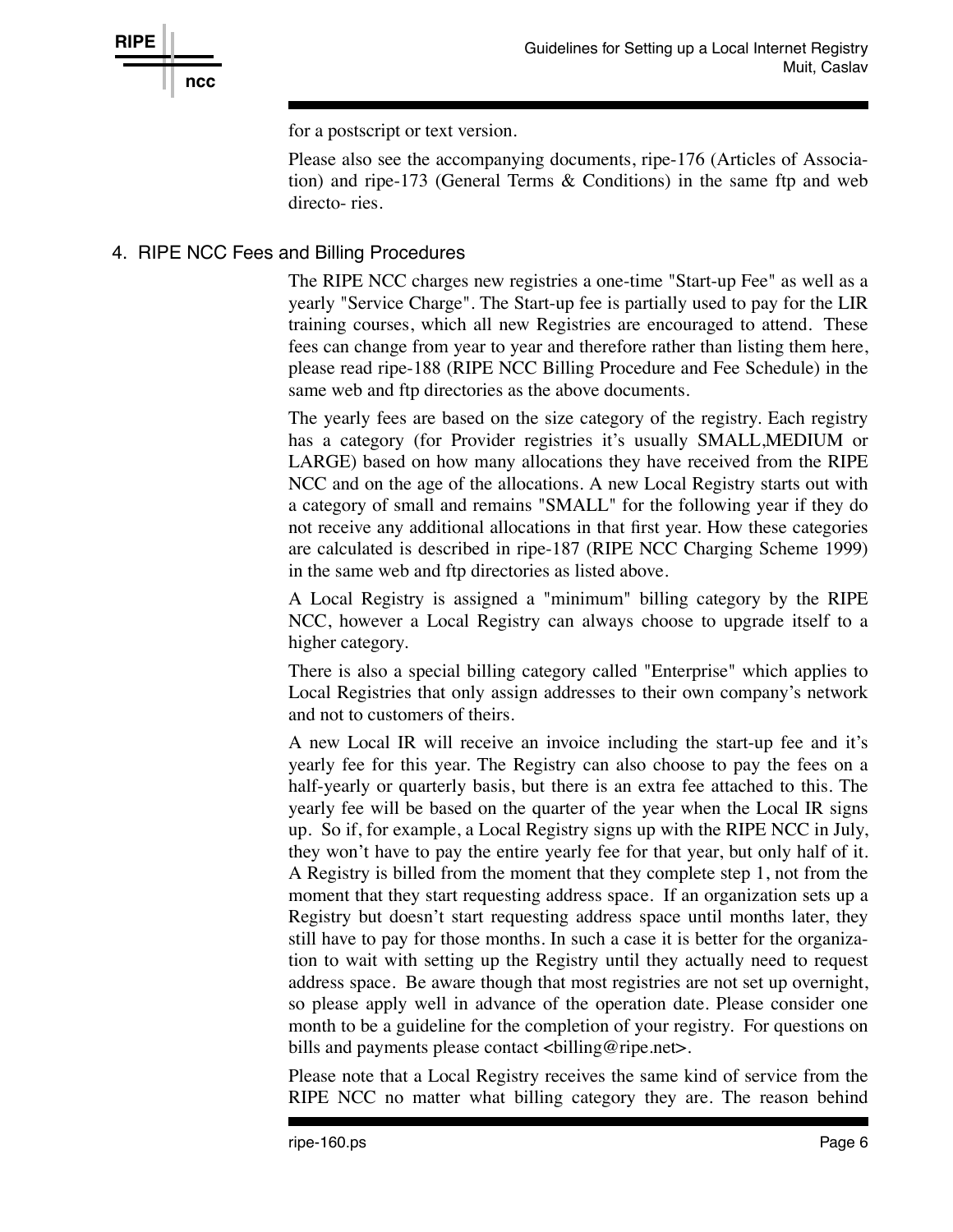

having different billing categories is because larger Local IRs tend to send more requests and generate more work for the RIPE NCC staff. If your organization has a billing address in the European Union, please include your VAT number on the application form.

# 5. Requesting Address Space for the First Time

After an organization has officially set up a Local Internet Registry (the three steps have been completed) they will receive a message from <newlir@ripe.net> notifying them that they can start requesting address space from the RIPE NCC. From now on the registry should use the <hostmaster@ripe.net> mailbox for requesting address space, or for IP address related-questions. Please do not send address requests to <new-lir@ripe.net>.

Before we go on to explain how a Local IR can request its first block of address space, let's clarify some of the terms used by the RIPE community:

An allocation is a block of address space that a Local IR receives from the RIPE NCC. The Local IR can announce the entire allocation as one route to the rest of the Internet and uses this block of address space for its customers and it's own infras- tructure.

An assignment is a smaller block of address space that a Local IR assigns to it's customers for their networks, or uses for its own infrastructure. For example, if a Local IR needs a block of 256 addresses for one of it's Points of Presence, we would call this an "assignment". Assignments usually come out of the Registry's allocation.

Assigned address space is actually used to operate networks, whereas allocated address space is held by IRs for future assignments to end users.

To receive your first allocation from the RIPE NCC, send your first request for an assignment. The request might be for an assignment for a customer's network, or for the Registry's own internal infrastructure. Do not mix address space of customers and your own network in your request. Please fill out a ripe-141 form and send this to <hostmaster@ripe.net>. You will need to include your Registry Identifier (the "regid" on the Registry form) at the top of the message. Please always include this regid in all messages sent to the RIPE NCC hostmaster mailbox. The RIPE NCC can only process requests from official Local IRs, so if we receive a message at this mailbox without a "regid", we assume it's from an end-user and reject it.

Also please note that the hostmaster mailbox is ticketized to help us keep track of the requests. When you send in a new request, we will assign a ticket number to it. You should then always use that same ticket number for any messages exchanged about that same request. Every new request needs a different ticket number, so please send new requests without any ticket number attached so we can assign a new one. If there are errors in your first request our syntax checking robot will send you a reply prompting you to adjust your requests. After editing your request, submit it again under the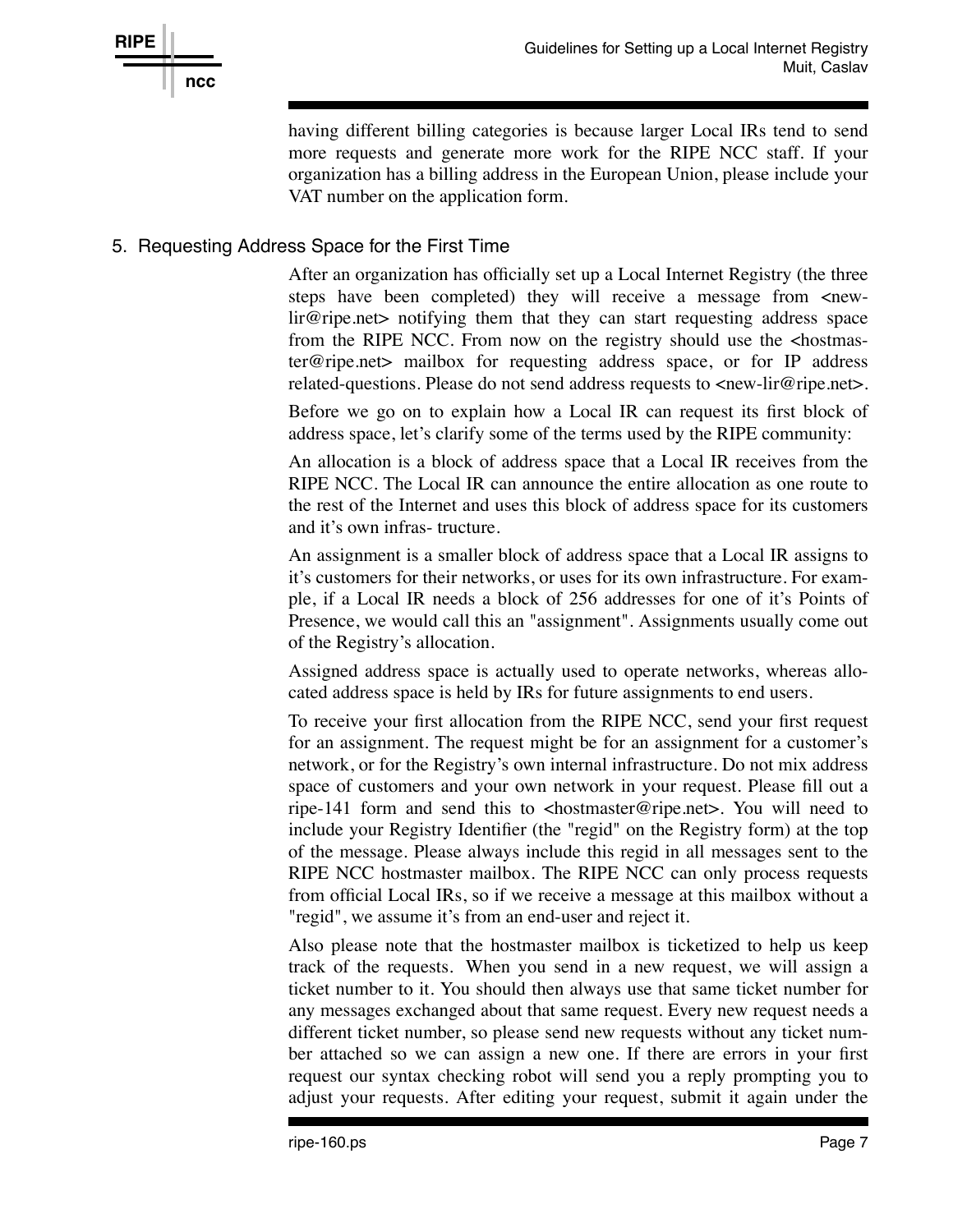

same ticketnumber. Once it is free of major errors you will receive an e-mail saying it has been passed to the hostmasters wait-queu and ready to be processed. For help with the hostmaster auto-mailbox please read "Hostmaster auto-mailbox Help Page" located at: http://www.ripe.net/lir/services/status.html

Your request usually will be handled in about 2 days, depending on the size of the wait-queu. It is possible to check the current status of your request at: http://www.ripe.net/cgi-bin/rttquery

After you have sent in your first request for an address space assignment and a RIPE NCC hostmaster has evaluated, we will allocate a /19 block of addresses (8192 IP addresses) to your Local Registry. To be fair to all Local IRs this amount is the same for each new Registry, (unless it's first assignment is larger than this block). You can announce this prefix to your transit provider.

We will at the same time also make the first assignment for you. This means we will update the database and inform you about the address space we have assigned. We will take the assigned range out of the beginning of your allocated block.

But please note that even though you will now have an allocated block from the RIPE NCC, you cannot make any assignments from this range initially without consulting the RIPE NCC for approval. To make you familiar with the registry procedures and to provide additional support in your start-up phase, we currently follow a "hand-holding" procedure for all new registries.

Each new registry receives an "assignment window" (AW). This AW is initially 0. This means that you can not make any assignment without prior approval from the RIPE NCC.

After the first request, please continue to send all requests for address space to the RIPE NCC for approval. We would like to see a ripe-141 form (European IP Network Number Request Form) completed for every single request for address space that you receive. This applies to requests from your customers as well as for address space you may need for your internal network. We always expect you to include your own comments and evaluation results in every request you send to us. We will then approve the request or recommend the assignment of a different amount of address space. If we approve the assignment, we will send you a message notifying you of this, and you will then have to enter the information about this assignment into the database yourselves. (We only enter the first assignment for you to give you an example, after that, you enter all assignments into the database yourselves)

This procedure will only last for a short period of time until we are confident that you are familiar with the registration procedures. We will then increase your assignment window so that you can make assignments up to certain size yourself. For example if we have seen several requests for /25's and /26's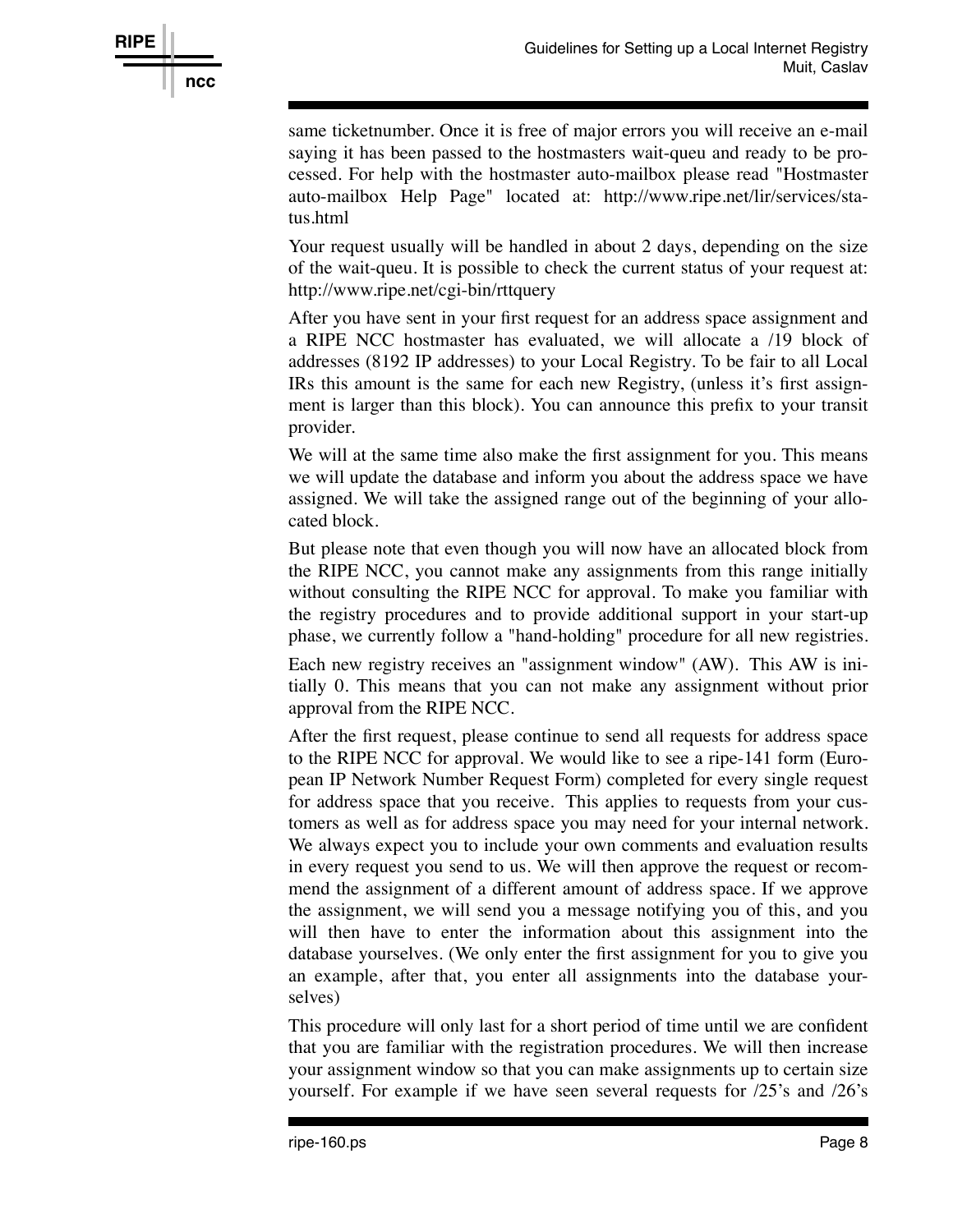

from you, we might raise your assignment window to a /25. This means that you can then assign up to 128 addresses to any customer in a one year period. If you get a customer that needs more than 128 addresses, you would still have to send this larger request to the RIPE NCC for approval.

All of these issues are described in more detail in ripe-185, section 3 and 4.

### 6. Training Courses

The start-up fee paid by new Local Registries, is used (among other things) to fund the Local IR training courses. This is a one-day course (though it might be expanded to more days in the future) that explains the RIPE database, IP address policies, reverse delegation, the routing registry and other issues. It is only open to Local IRs and is taught by the RIPE NCC staff members. We highly recommend that new Registries send one or two of their staff members to this training course. There is no additional cost for attending this course.

#### Please see:

http://www.ripe.net/lir/courses/index.html for information on the location and dates of future training courses.

# Appendix A

Please fill in this form and return it to  $\langle$ new-lir@ripe.net $\rangle$ , or fill in the online New Local Internet Registry apply form located at:

http://www.ripe.net/lir/registries/newlir-form.html

Information about how to fill out each field in the application form follows below. Please DO NOT send in this entire document, but only the filled out form itself (between the "cut here" marks). You can find an example of a filled out form at the end of this appendix. In addition to the form, we ask a few general questions. Please also answer these and send them together with the completed form. Please note the the RIPE NCC may also ask for further information about the Registry's plans, or routing set-up.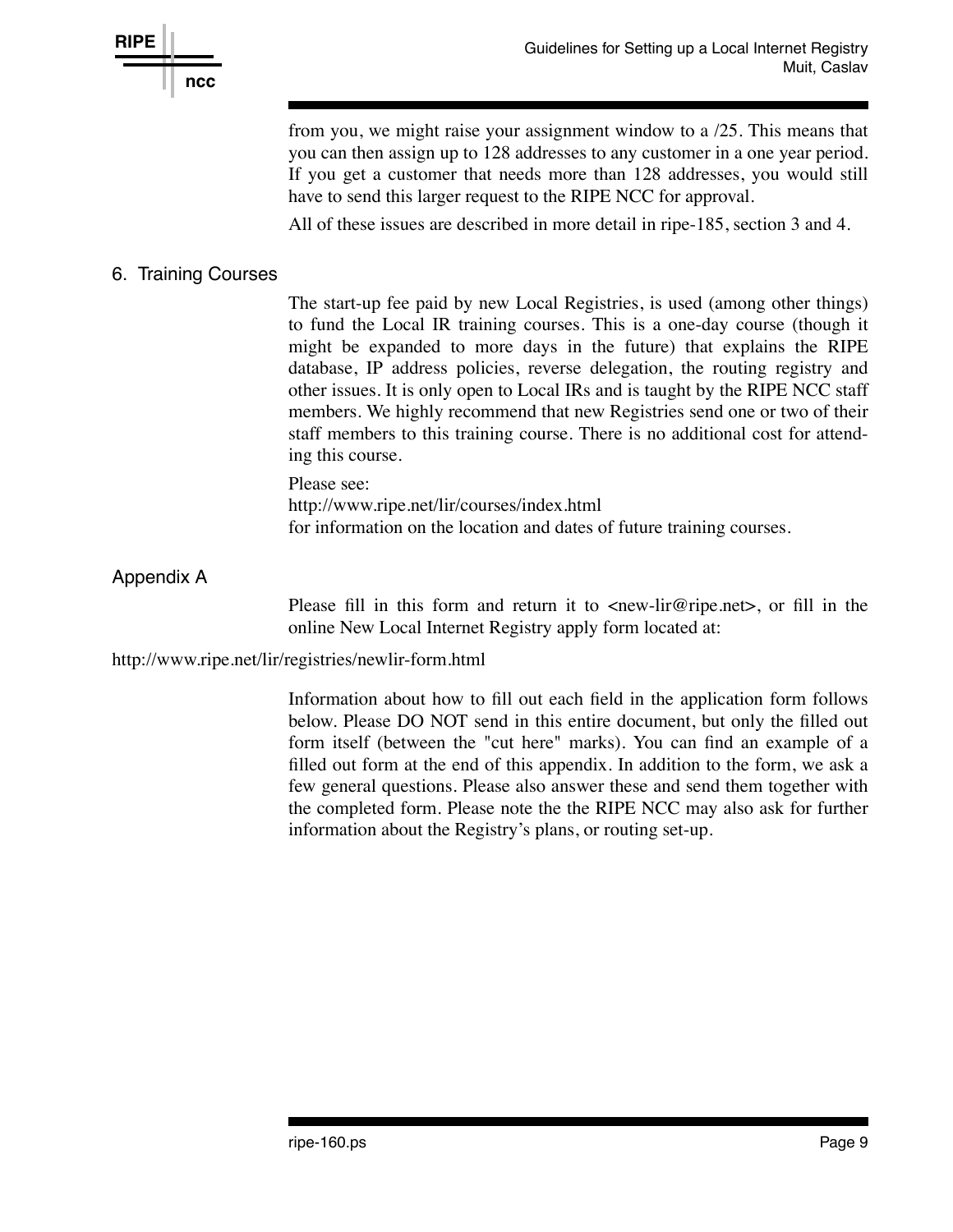

---------------- cut here ------------- regid: org: type: community: address: country: admin-c: tech-c: phone: fax-no: e-mail: remark: lst-localir: lst-contrib: bill-addr: bill-mail: bill-ref: bill-vatno: bill-proto: bill-categ: bill-scheme: bill-remark: reg-ack:

**RIPE**

**ncc**

Questions:

1. Does the organization already operate a Local Internet Registry in the RIPE NCC region? If yes, please give us the regid(s) of the Registry and a short explanation why an additional Registry needs to be openned.

2. Does the organization have another registry in a different region (APNIC or ARIN region)? If yes, please specify the region and explain why you also need to set up a Local Registry in the RIPE NCC region.

3. Does the organization already use address space? Please list it here. Please only list address space being used for the organization's own internal network, and not address space being used for customers (other than dial-up or web servers). Please include address space for the entire organization, not just this subsidiary. Please explain whether the address space will be returned after the new Registry is set-up.

4. What type of organization is this and what services or products do they provide?

5. What are the main reasons for becoming an LIR, rather than requesting address space from the upstream provider?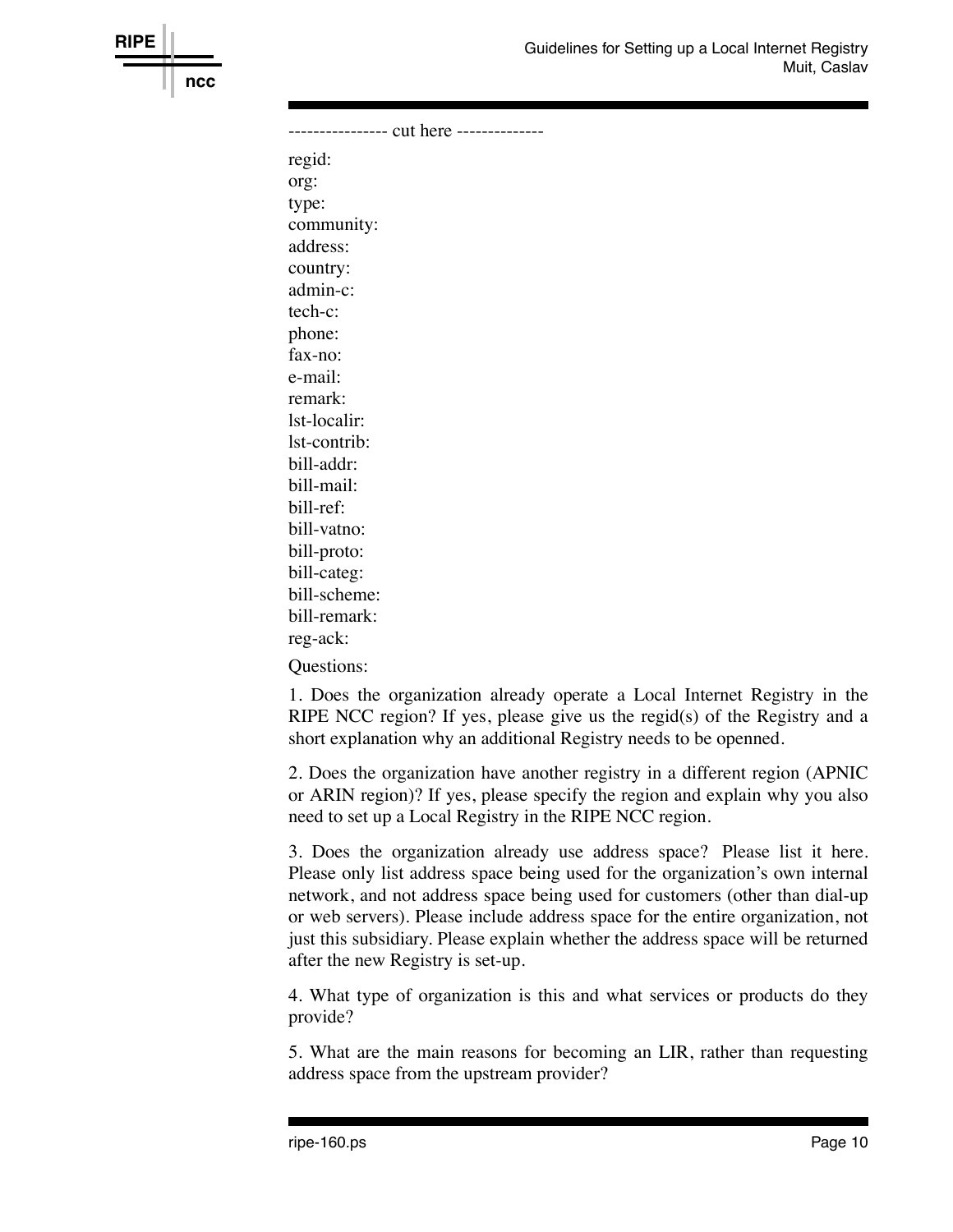

6. How much address space does the organization expect to need in the next year or so?

----------------- cut here ----------------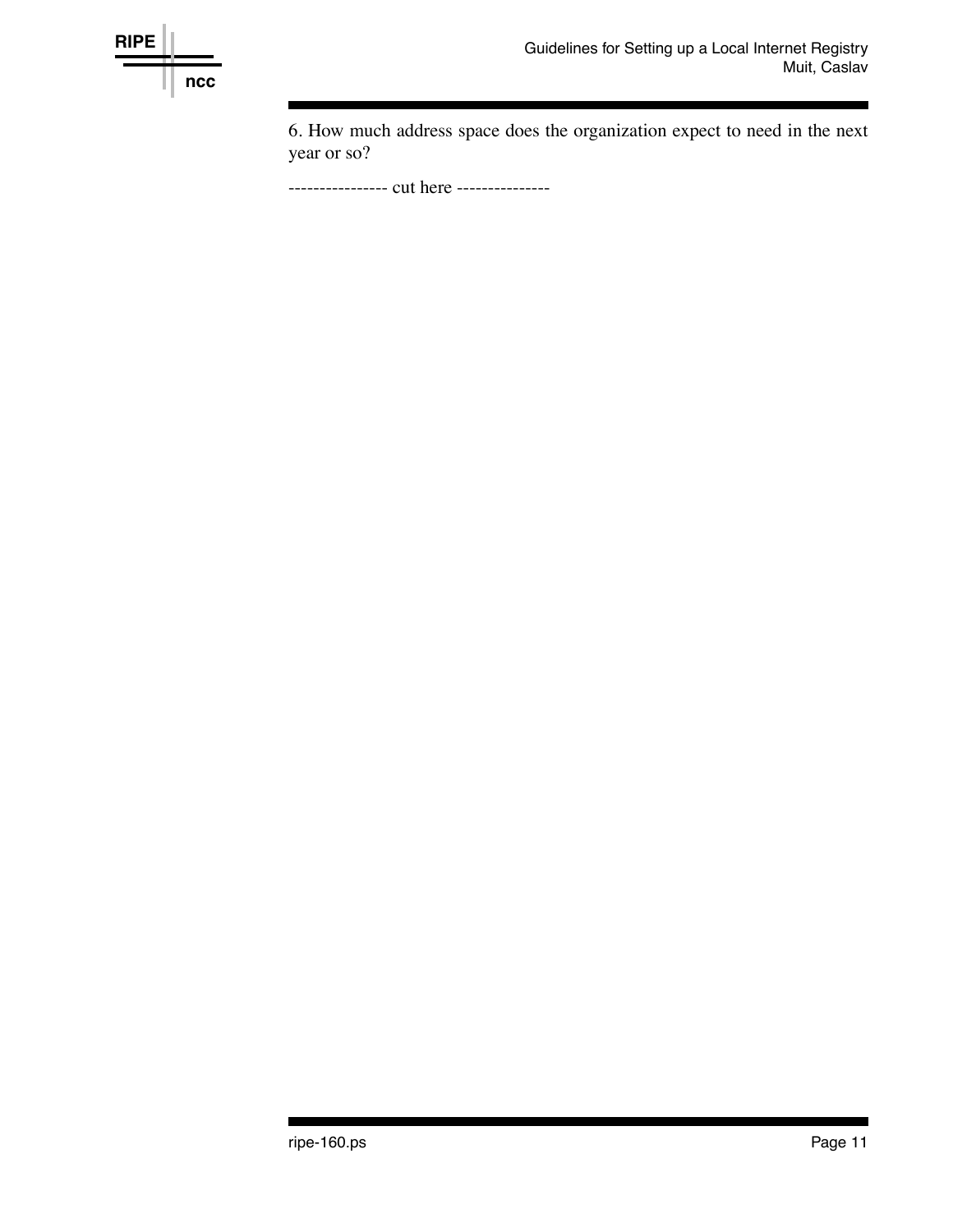

If at all possible, please send completed forms by electronic mail! Sending in handwritten forms will delay processing considerably!

The fields marked "Published in Registry List" are published by the NCC on http://www.ripe.net/lir/registries/indices/data/ for reference of those looking for a registry.

Any questions about this form should be directed to  $\langle$ new-lir@ripe.net $\rangle$ .

Description of all the individual fields:

### Registry Identifier

**regid:** This string uniquely identifies a Local Registry. The format is <cc>.<name> where <cc> is the ISO3166 countrycode where the registry is located and  $\langle$ name> is a somewhat descriptive identifier unique within the country. If a registry services several countries, please choose the country where the registry has it's main office. Please note that this is only an administrative identifier and is not necessarily associated with your bussiness. Since changing this identifier causes a lot of internal administrative work, we will charge a fee for it.

Mandatory, Single Line Only, Single Attribute per Object, Published in Registry List,

# Organization Name

**org:** A short descriptive name of the organization running the Local Registry. It is used in lists and wherever a short description is appropriate.

Mandatory, Single Line Only, Single Attribute per Object, Published in Registry List,

### Registry Type

**type:** Tells the RIPE NCC whether this is a PROVIDER Registry that will be assigning addresses to customers of theirs, or if this is an ENTERPRISE that will only be assigning addresses within its organization. Please fill in either "ENTERPRISE" or "PROVIDER" in this field.

Mandatory, Single Line Only, Single Attribute per Object, Published in Registry List,

### Community Served

**community:** A short and concise description of the community served by this Local Registry. For service providers something like "The Registry will serve customers of <foo> company, an Internet service provider in countries NN AA BB and CC serving mainly <br/> <br/>dormarrow type customers." is sufficient. Please also indicate whether you are prepared to serve those not buying any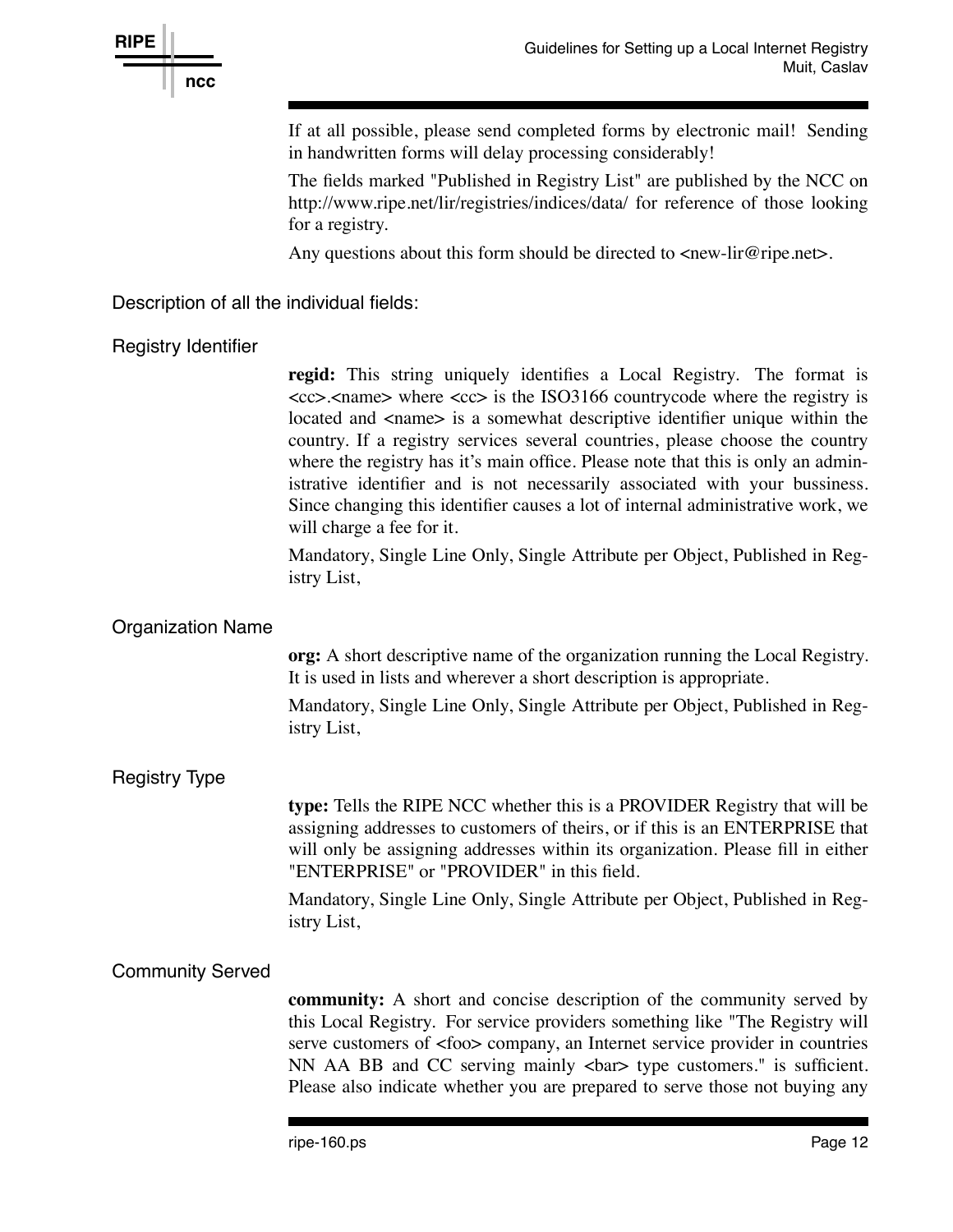| <b>RIPE</b><br>ncc            | Guidelines for Setting up a Local Internet Registry<br>Muit, Caslav                                                                                                                                                                                                                                                                                           |  |
|-------------------------------|---------------------------------------------------------------------------------------------------------------------------------------------------------------------------------------------------------------------------------------------------------------------------------------------------------------------------------------------------------------|--|
|                               | other service from you. Use multiple lines for longer text.<br>Mandatory, Multi-Line Attribute, Published in Registry List,                                                                                                                                                                                                                                   |  |
| <b>Postal Address</b>         |                                                                                                                                                                                                                                                                                                                                                               |  |
|                               | address: The full postal address of the Local Registry. This should be<br>exactly what is needed to deliver postal mail. It should contain the organiza-<br>tion name in a suitable form. Multiple lines are represented by multiple<br>'address' attributes.                                                                                                 |  |
|                               | Mandatory, Multi-Line Attribute, Published in Registry List,                                                                                                                                                                                                                                                                                                  |  |
| <b>Countries Served</b>       |                                                                                                                                                                                                                                                                                                                                                               |  |
|                               | <b>country:</b> The countries to which this Registry assigns addresses as a blank<br>separated list of ISO3166 codes.                                                                                                                                                                                                                                         |  |
|                               | Mandatory, Single Line Only, Published in Registry List                                                                                                                                                                                                                                                                                                       |  |
| <b>Administrative Contact</b> |                                                                                                                                                                                                                                                                                                                                                               |  |
|                               | <b>admin-c:</b> A reference to the RIPE database object of the person(s) adminis-<br>tratively responsible for the Registry. The preferred form is the full name,<br>followed by the NIC handle* (in brackets).                                                                                                                                               |  |
|                               | * Please see below for more information.                                                                                                                                                                                                                                                                                                                      |  |
|                               | Mandatory, Published in Registry List,                                                                                                                                                                                                                                                                                                                        |  |
| <b>Technical Contact</b>      |                                                                                                                                                                                                                                                                                                                                                               |  |
|                               | tech-c: A reference to the RIPE database object of the person(s) executing<br>the Registry work. The preferred form is the full name, followed by the NIC<br>handle (in brackets).                                                                                                                                                                            |  |
|                               | * Please see below for more information.                                                                                                                                                                                                                                                                                                                      |  |
|                               | Mandatory, Published in Registry List,                                                                                                                                                                                                                                                                                                                        |  |
|                               | * PLEASE NOTE: We need the administrative and technical contact persons<br>(admin-c and tech-c) mentioned in the Local Registry form registered in the<br>RIPE database with person templates. We would appreciate it if you send in<br>templates for these persons to the database first. (See ripe-157 Section 2.2.1)<br>on creating a new database object) |  |
| <b>Telephone Number</b>       |                                                                                                                                                                                                                                                                                                                                                               |  |
|                               | <b>phone:</b> The general phone number to be called on Registry matters, If more<br>than one is listed the pre- ferred ones should be listed first. Format is<br>+ <countrycode> <number> [ext <extension>]. Extensions should only be<br/>mentioned explicitly if they cannot be dialed directly.</extension></number></countrycode>                         |  |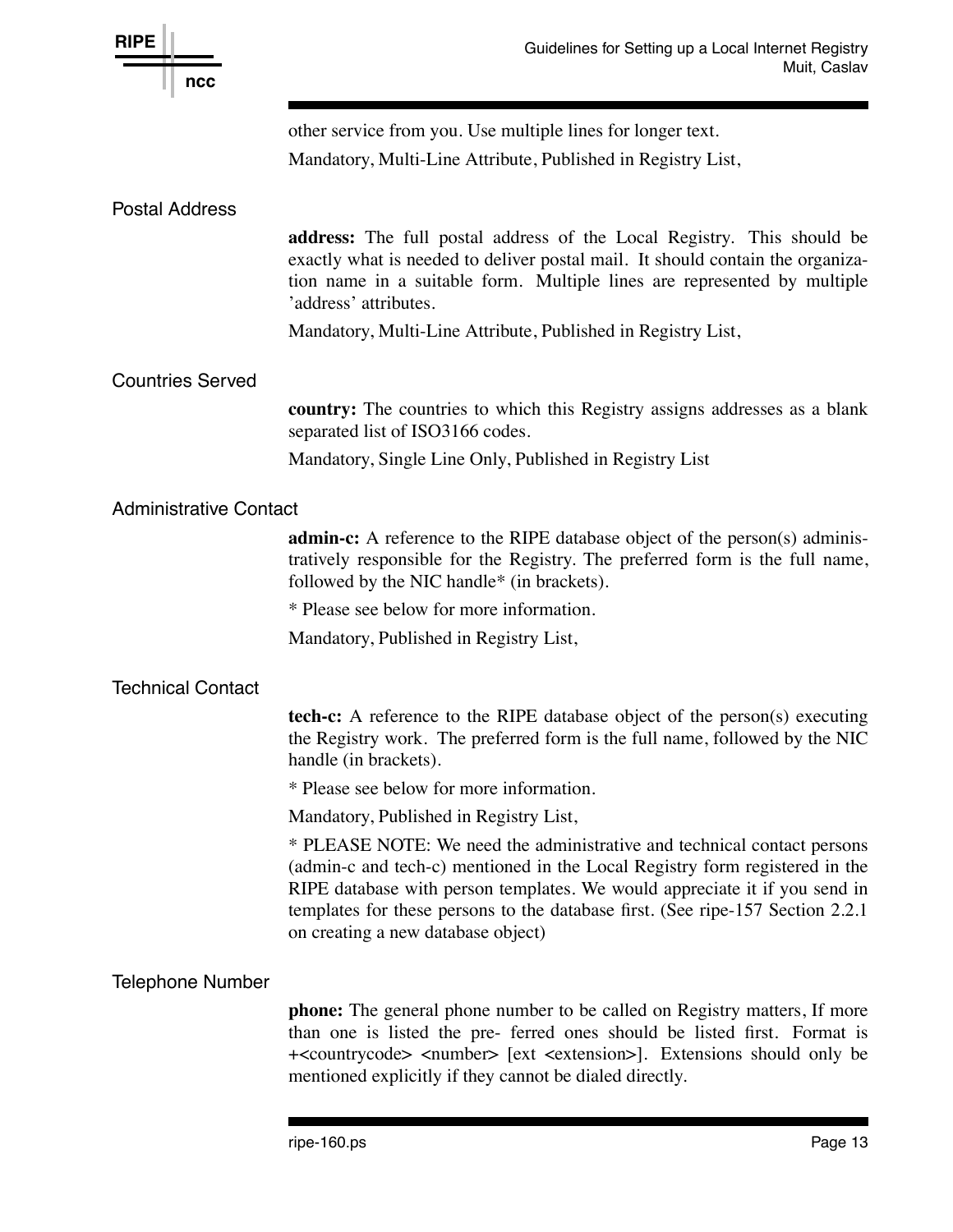

Mandatory, Published in Registry List,

### Telefax Number

**fax-no:** The general FAX number to be used for Registry matters, If more than one is listed the pre- ferred ones should be listed first. Format is +<countrycode> <number> [ext <extension>]. Extensions should only be mentioned explicitly if they cannot be dialed directly.

Optional, Published in Registry List,

### Electronic Mail Address

**e-mail:** The general electronic mail address to be used for Registry matters. This has to be in RFC822 format. If there really is no e-mail address yet, specify "none". In this case you will need to notify the RIPE NCC as soon as you do have an e-mail address so we can update it here. When using a temporary e-mail address, please update it by sending us the new address as soon as it is operational.

Mandatory, Published in Registry List,

### **Remarks**

**remark:** Any useful remarks in free form text. Optional, Multi-Line Attribute, Published in Registry List,

### Local Registries Mailing List

**lst-localir:** The addresses to be added to the mailing list of all "Local Internet Registries". This list is used to make general announcements. Relevant discussions about LIR issues are held on the lir-wg mailing list (Local IR working group). At least one address is required to be subscribed to the localir mailing list and it is recommended that registries follow the lir-wg as well. We will therefore subscribe the address supplied here to both mailing lists. To change the mailbox subscribed to the localir mailing list, please write to <hostmaster@ripe.net>. To change the mailbox subscribed to the lir-wg or to unsubscribe from this list, please mail  $\langle$ majordomo@ripe.net $\rangle$ .

Mandatory, Not Published,

# Contributors Committee Mailing List

**lst-contrib:** The addresses to be added to the mailing list of the "RIPE NCC General Assembly". This Assembly consists of all organizations contributing to NCC funding and discusses formal aspects of RIPE NCC operation such as the budgets and charging.

Mandatory, Not Published,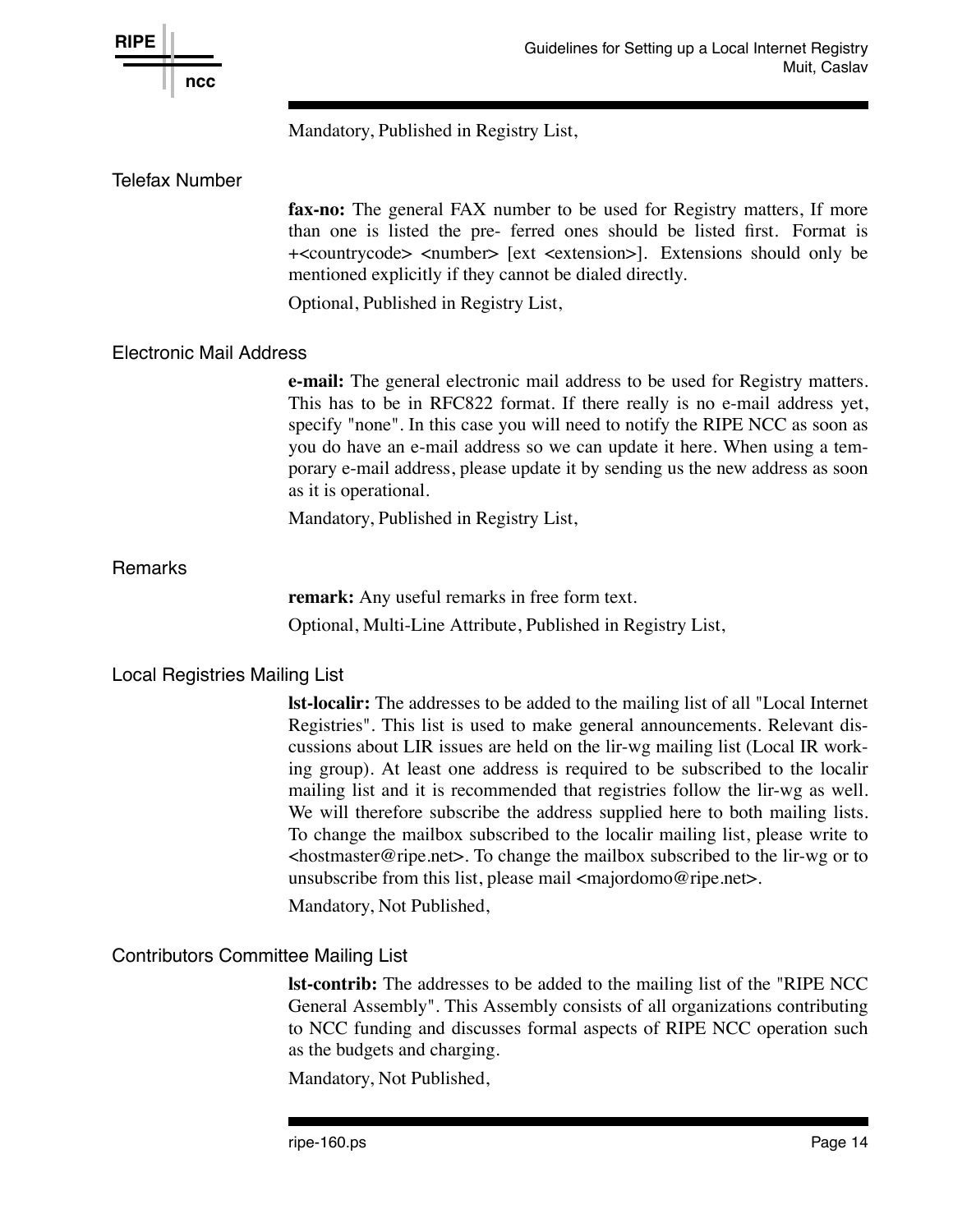| <b>RIPE</b><br>ncc                | Guidelines for Setting up a Local Internet Registry<br>Muit, Caslav                                                                                                                                                                                                                                                                                                   |
|-----------------------------------|-----------------------------------------------------------------------------------------------------------------------------------------------------------------------------------------------------------------------------------------------------------------------------------------------------------------------------------------------------------------------|
| <b>Billing Address</b>            |                                                                                                                                                                                                                                                                                                                                                                       |
|                                   | <b>bill-addr:</b> This is the full postal address to send billing related information<br>to. It should contain the name of the responsible person.                                                                                                                                                                                                                    |
|                                   | Mandatory, Multi-Line Attribute, Not Published,                                                                                                                                                                                                                                                                                                                       |
| <b>Electronic Billing Address</b> |                                                                                                                                                                                                                                                                                                                                                                       |
|                                   | <b>bill-mail:</b> This is the E-Mail address to send billing related information to.                                                                                                                                                                                                                                                                                  |
|                                   | Mandatory, Not Published,                                                                                                                                                                                                                                                                                                                                             |
| <b>Billing Reference</b>          |                                                                                                                                                                                                                                                                                                                                                                       |
|                                   | <b>bill-ref:</b> This is some text that will be included in any bill for reference by<br>the customer, f.i. purchase order numbers.                                                                                                                                                                                                                                   |
|                                   | Optional, Single Line Only, Single Attribute per Object, Not Published,                                                                                                                                                                                                                                                                                               |
| <b>VAT Number</b>                 |                                                                                                                                                                                                                                                                                                                                                                       |
|                                   | <b>bill-vatno:</b> This is the VAT number which is required for billing registries<br>inside the European Union without Value Added Tax. If we do not have this<br>number, Dutch VAT will be billed. If your registry has no billing address in<br>the EU, please write outside EU.                                                                                   |
|                                   | Optional, Single Line Only, Single Attribute per Object, Not Published,                                                                                                                                                                                                                                                                                               |
| <b>Billing Preference</b>         |                                                                                                                                                                                                                                                                                                                                                                       |
|                                   | <b>bill-proto:</b> The RIPE NCC sends all invoices out by invoice. If you state 'E-<br>MAIL' in this field the RIPE NCC will additionally e-mail the invoice to the<br>bill-mail address. Should you prefer the ASCII format, you can write 'E-<br>MAIL ASCII' in this field. If you wish to receive the invoice by 'SNAIL-<br>MAIL' only, please write 'SNAIL-MAIL'. |
|                                   | Optional, Single Line Only, Single Attribute per Object, Not Published                                                                                                                                                                                                                                                                                                |
| <b>Billing Category</b>           |                                                                                                                                                                                                                                                                                                                                                                       |
|                                   | bill-categ: This is the current billing category. All new Local Internet Reg-<br>istries will have the initial billing catagory set top 'SMALL' Please state<br>'ENTERPRISE' if this is an enterprise registry only making assignments<br>within it's own organization.                                                                                               |
|                                   | Mandatory, Single Line Only, Single Attribute per Object, Published in Reg-<br>istry List,                                                                                                                                                                                                                                                                            |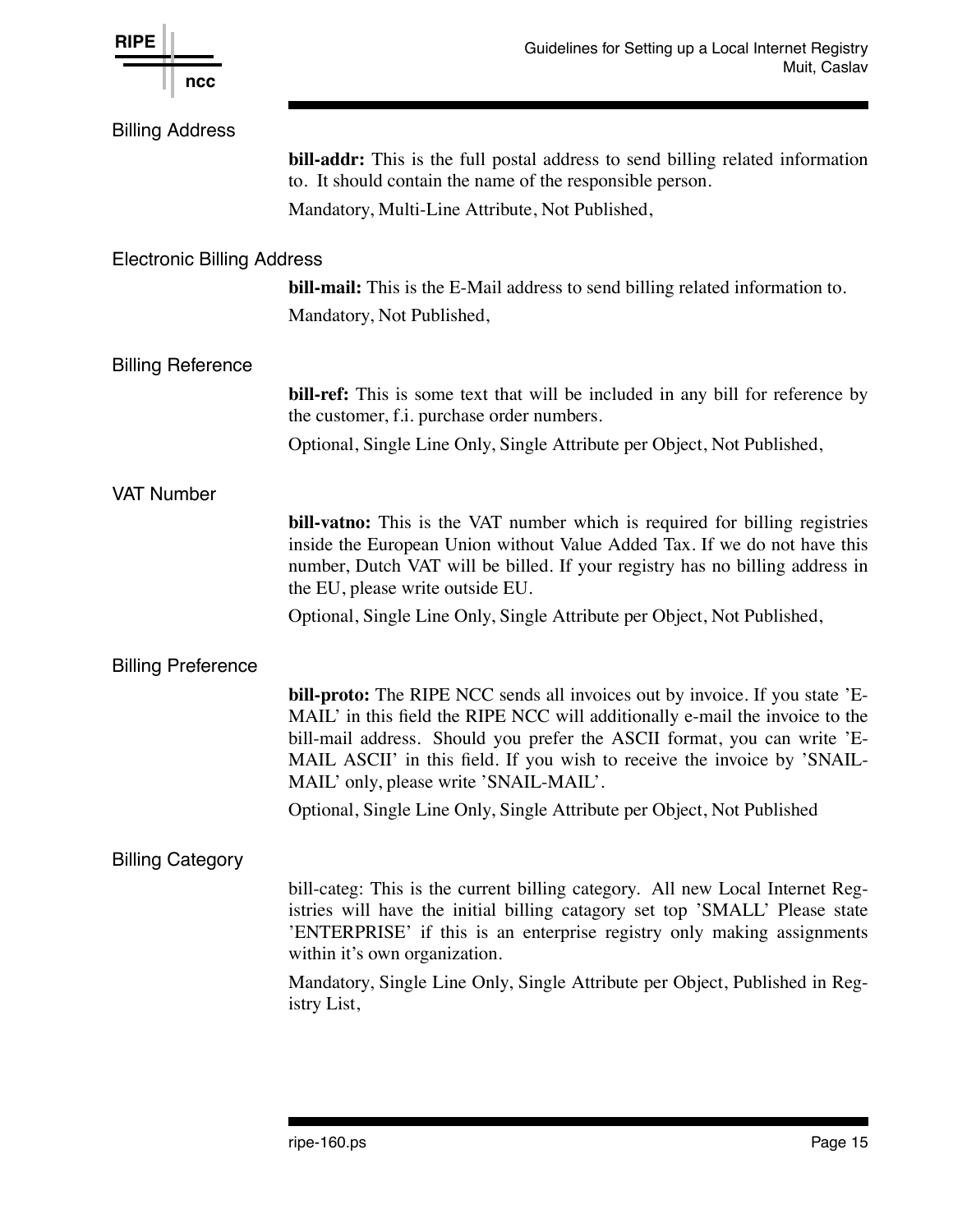

mation you may write 'SHORT'.

processing priority. You can choose to receive a 'LONG' acknowledgement, with more detailed explanation if you state 'LONG' in this field. If you opt for a shorter acknowledgement which will contain only the necessary infor-

Optional, Single Line Only, Single Attribute per Object, Not Published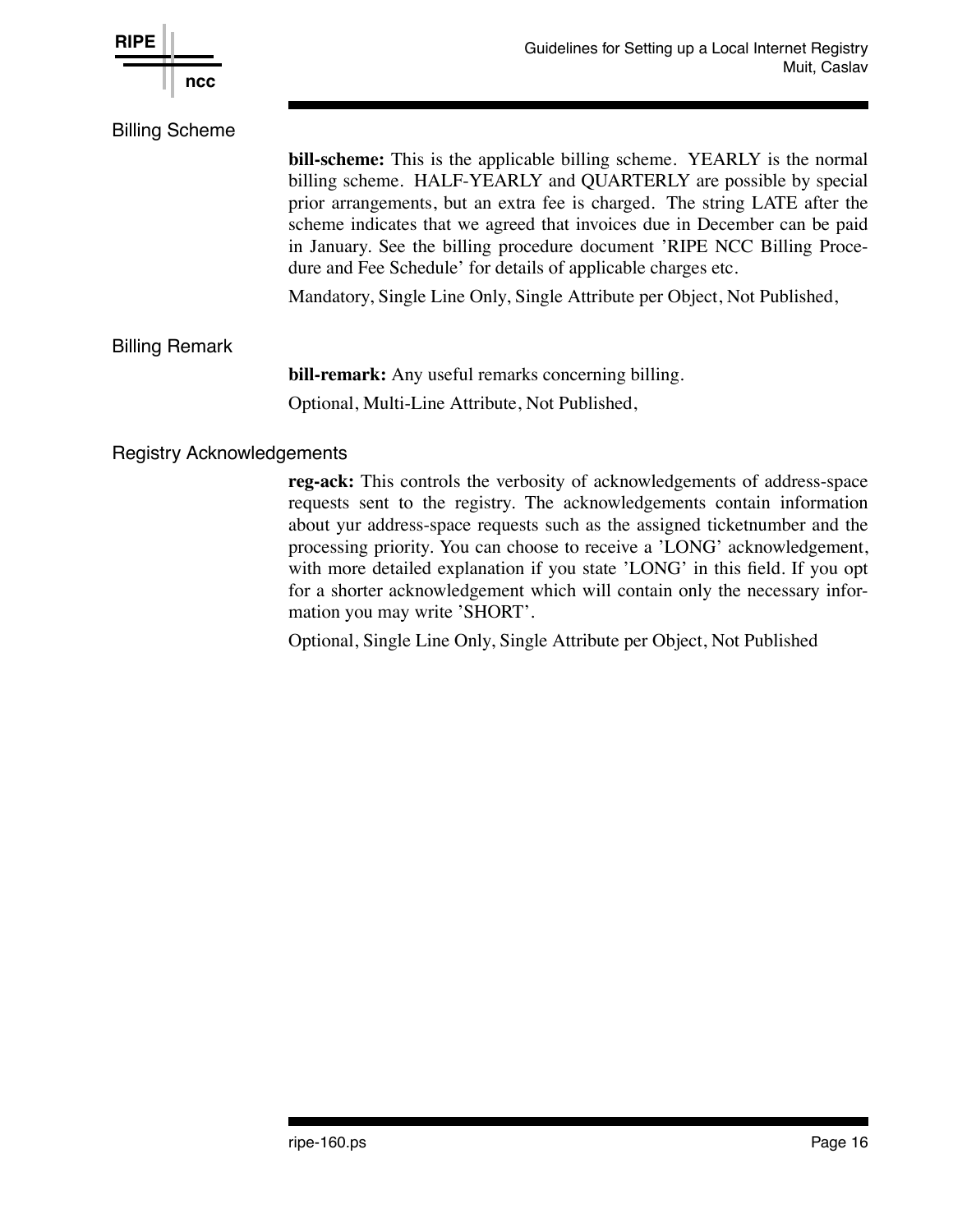

Sample Form regid: nn.example org: E.X.Ample Net type: PROVIDER community: The registry will serve customers of E.X. Ample networking ltd. an internet service provider in NN AB serving mainly x-type customers. We will also serve those not buying other services from us. address: E.X. Ample Networking Ltd. Registry Sq. NN-1822 Internet City Northern Nowhere country: NN AB admin-c: Ad Ministrator (AM999-RIPE) tech-c: Joe Technical (JT1234) phone: +12 345 6789 fax-no: +12 345 9876 e-mail: registry@anet.nn remark: lst-localir: registry@anet.nn lst-contrib: ad.ministrator@anet.nn bill-addr: E.X. Ample Networking Ltd. Ad Ministrator Registry Sq. NN-1822 Internet City Northern Nowhere bill-mail: ad.ministrator@anet.nn bill-ref: PO4711 bill-vatno: NN-9876 5432 1 00 bill-proto: E-MAIL ASCII bill-categ: SMALL bill-scheme: YEARLY bill-remark: reg-ack: LONG Questions:

> 1. Does the organization already operate a Local Internet Registry in the RIPE NCC region? If yes, please give us the regid(s) of the Registry and a short explanation why an additional Registry needs to be opened.

> Please explain why it is necessary to open up another registry if your company already operates a LIR in the RIPE NCC region.

> 2. Does the organization have another registry in a different region (APNIC or ARIN region)? If yes, please specify the region and explain why you also need to set up a Local Registry in the RIPE NCC region.